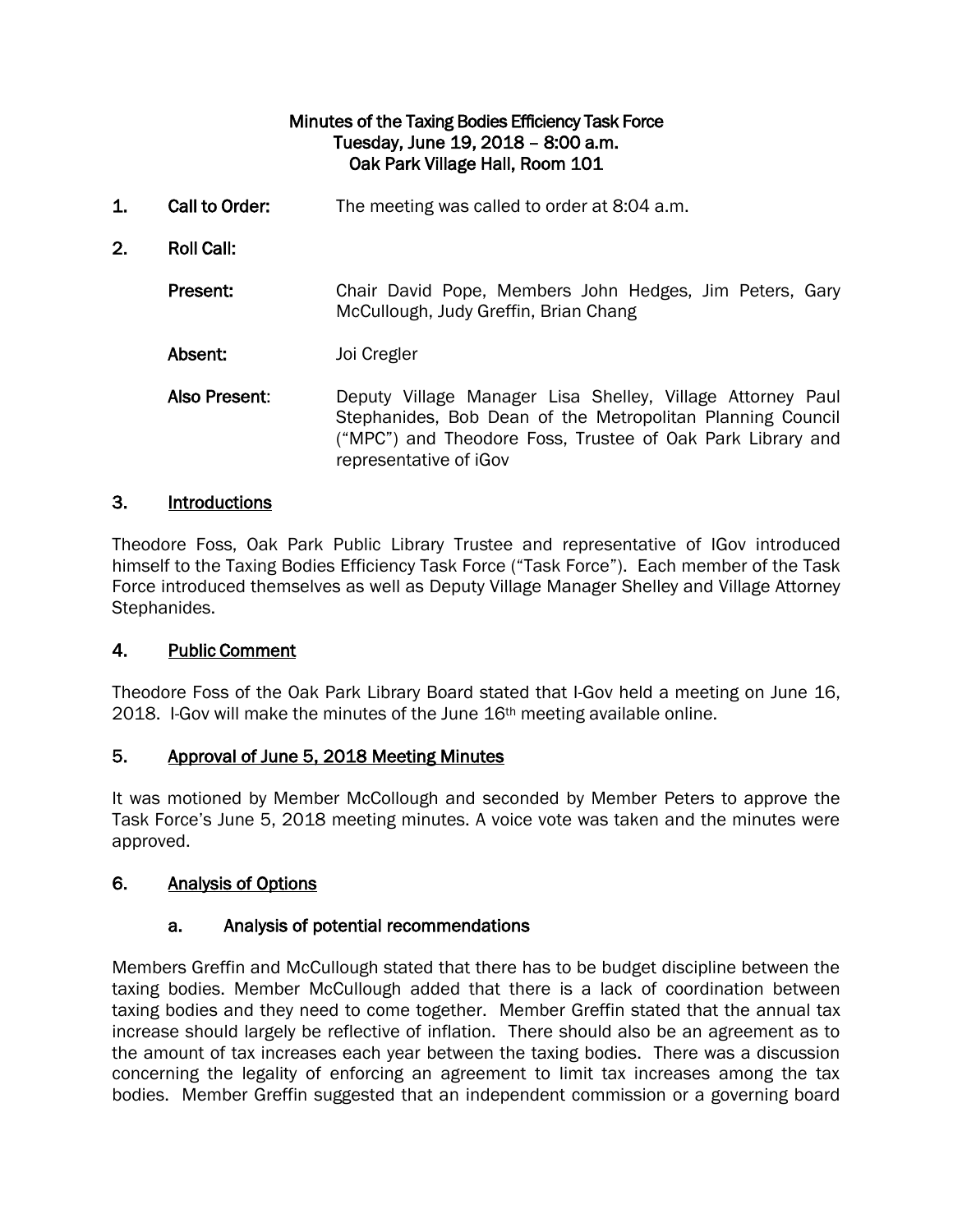could determine annual tax increases, but there should be a spirit of cooperation between the taxing bodies rather than something that is legally binding. Chair Pope stated that there should be an understanding between the taxing bodies about the total amount of property taxes and a target could be set as to where taxes need to go in the future for the taxing bodies. Chair Pope stated that there is a disproportionate emphasis on services by the taxing bodies verses the financial impact of taxes on the community.

Member Hedges suggested that the Task Force look at a 5-year capital spending plan for all taxing bodies. He stated it would be an opportunity to create transparency.

# b. Identification of additional potential recommendations

Members Peters and McCullough suggested priority based budgeting to slow rising property taxes similar to what the City of Evanston has implemented for itself. There would need to be research about the other taxing bodies budgeting processes before this could be implemented. Chair Pope stated that the Village adopted a form of priority based budgeting in 2007-08.

Chair Pope distributed handouts about different categories to analyze which includes operating expenses; retirement, pension, healthcare and benefits expenses; capital infrastructure expenses; debt financing and capital instrument expenses; and revenue offsets. Under the operating expenses topics, the Task Force discussed how to reduce salary expenses by implementing a salary freeze and consolidating employee roles. Member Hedges raised questions on the submission of a referendum question concerning the consolidation of taxing bodies. A multi-jurisdictional fire protection district could also be established. Chair Pope asked whether the Village could change the amount the employees contribute to the pension plan. A change in the state law would be required before there is a change in employee contribution to the pension plan.

# 7. Outreach activities

# a. Summary of comments received on Village webpage

Over the past three months, the Task Force has posed six online questions to the general public through the Village's webpage about property taxes, local government services and consolidation of local governing bodies. The Task Force will submit a report about the received comments.

# b. Approach to other taxing bodies

Bob Dean of the MPC will obtain salary information from other taxing bodies and he will obtain past budgets.